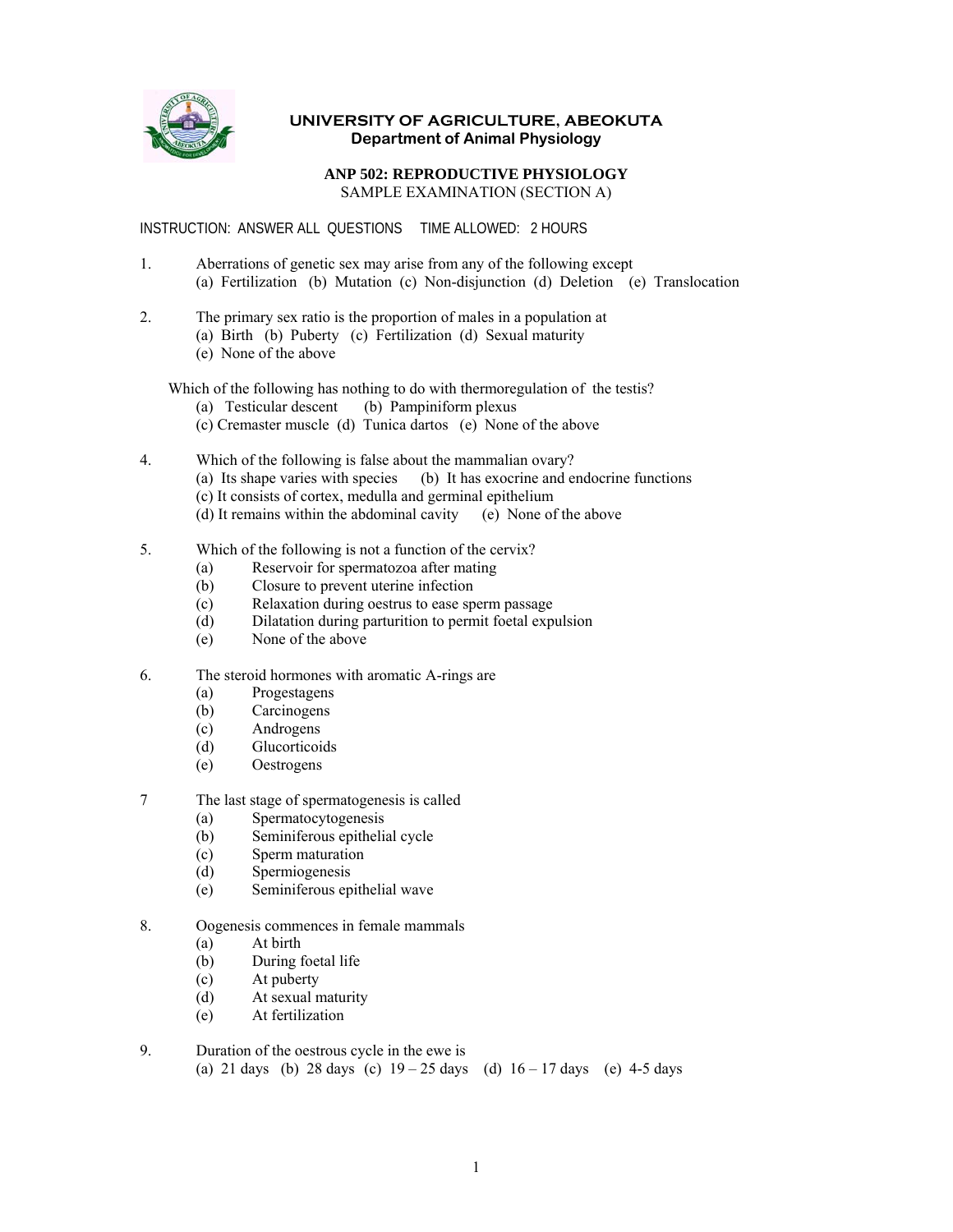10–11 Two applied reproductive physiology techniques for increasing selection differential in animal breeding are  $(10)$  and  $(11)$ 

## 12-15 Complete the following Table:

| Organism                                          | Heterogametic sex | Gametes<br>Sperm | Eggs  | Zygote                   |
|---------------------------------------------------|-------------------|------------------|-------|--------------------------|
| Mammals, most<br>insects including<br>Drosophila  | Male              | X and Y          | All X | $(13)$ = Female          |
| Birds, moths, some<br>reptiles and<br>amphibians` | Female            | All Z            | Z & W | $ZW=(14)$<br>$ZZ = (15)$ |

- 16-19 For normal functioning, the mammalian testis needs to be maintained below body temperature. List any four of the mechanisms by which this is achieved.
	- $(16)$   $(17)$
	- $(18)$   $(19)$
- 20-21 An animal in which the testis is retained in the abdominal cavity is called a  $(20)$

In such a case the function of the testis usually affected is  $(21)$ 

- 22. Which of the following is not a male accessory sex organ? (a) Prostate (b) Vestibular glands (c) Ampulla (d) Cowper's gland (e) Epididymis
- 23. The uterine end of the oviduct is called the: (a) Uterine horn (b) Isthmus (c) Infundibulum (d) Cervix (e) Myometrium
- 24. Which of the following is not a sperm output factor?
	- (a) Age (b) Frequency of ejaculation (c) Degree of sexual stimulation
		- (d) Method of semen collection (e) None of the above
- 25 The process by which the number of oocytes is continuously reduced, starting from immediately after their formation is called: (a) Ovulation (b) Folliculogenesis (c) Ovulation (d) Atresia (e) Oogenesis
	-
- 26. Androgens, oestrogens and progestagens are:
	- (a) Hypophysial hormones (b) Hypothalamic hormones
	- (c) Secondary hormones of reproduction (d) Gonadal sex steroid hormones
	- (e) Adrenal hormones
- 27. Which of the following is not true of oestrus?
	- (a) It can occur without ovulation
	- (b) It lasts for two weeks in cows
	- (c) Its duration is affected by sexual stimulation
	- (d) It is caused by high oestrogen levels
	- (e) None of the above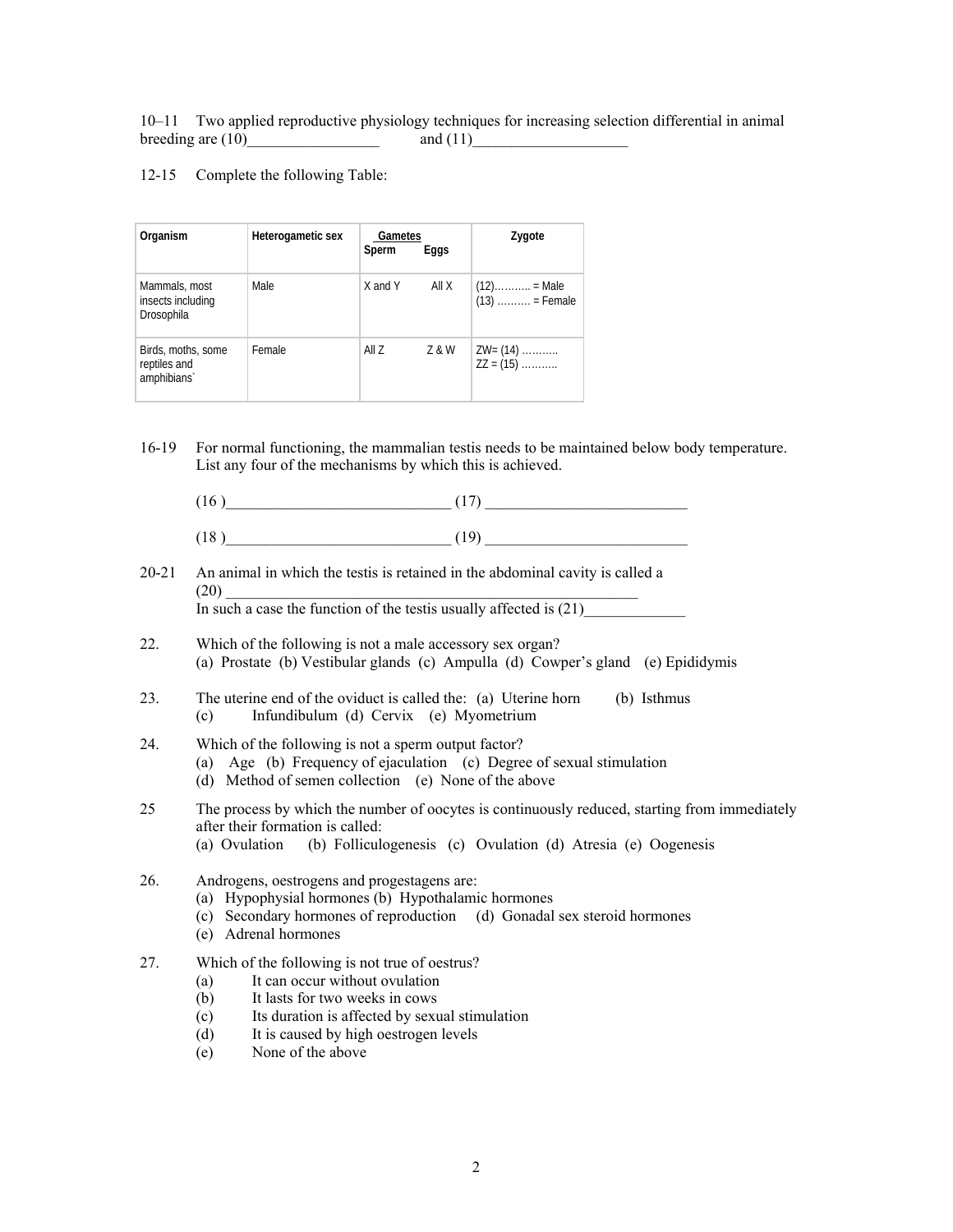- 28. Fusion of  $\delta$  and  $\varphi$  nuclei during fertilization is called
	- (a) Cleavage
	- (b) Zygote
	- (c) Syngamy
	- (d) Kinocilia
	- (e) Zona reaction
- 29. Extra penetrating sperm despite zona reaction and uterine block are called
	- (a) Supplementary sperm
	- (b) Fertilizing sperm
	- (c) Capacitated sperm
	- (d) Supernumerary sperm
	- (e) Abnormal sperm
- 30. Which of the following is not a foetal requirement for normal birth?
	- (a) Adequate expulsive forces
	- (b) Normal size
	- (c) Normal number of foetuses
	- (d) Normal positioning
	- (e) Normal form
- 31. What physiologic process normally follows parturition apart from lactation?
- 32. In which fluid are spermatozoa flushed out of the testis?
- (a) Seminal fluid
- (b) Epididymal fluid
- (c) Follicular fluid
- (d) Rete testis fluid
- (e) Testicular fluid
- 33. Which of the following is not a maturation change of epididymal sperm?
	- (a) Elongation of spermatid
	- (b) Acquisition of motility
	- (c) Stabilization of nuclear chromatin
	- (d) Increase in fertilizing capacity
	- (e) Movement of cytoplasmic droplet to distal end of sperm
- 34. Fertilization occurs in the oviduct near the (a) Ampullary-isthmic junction (b) Utero-tubal junction (c) Vagina (d) Uterine horn. (e) cervix
- 35. The type of uterus having caruncles on its luminal surface is (a) Bicornuate (b) Simplex (c) Duplex (d) Bipartite (e) None of the above
- 36 The glandular portion of the uterus is the (a) Endometrium (b) Myometrium (c) Stratum vasculare (d) Serosa (e) Vesicular gland
- 37. Which of the following is not true? In old male mammals, reproductive efficiency declines, due to:
	- (a) Decline in testosterone secretion
	- (b) Decline in spermatogenic efficiency
	- (c) Total loss of libido
	- (d) Increasing fibrosis of the testis
	- (e) Normal loss of body vigour due to aging
- 38 Mixed sex rearing of farm animals results in: (a) Early puberty
	- (b) Late puberty (c) No effect on puberty (d) Delayed sexual maturity (e) Precocious puberty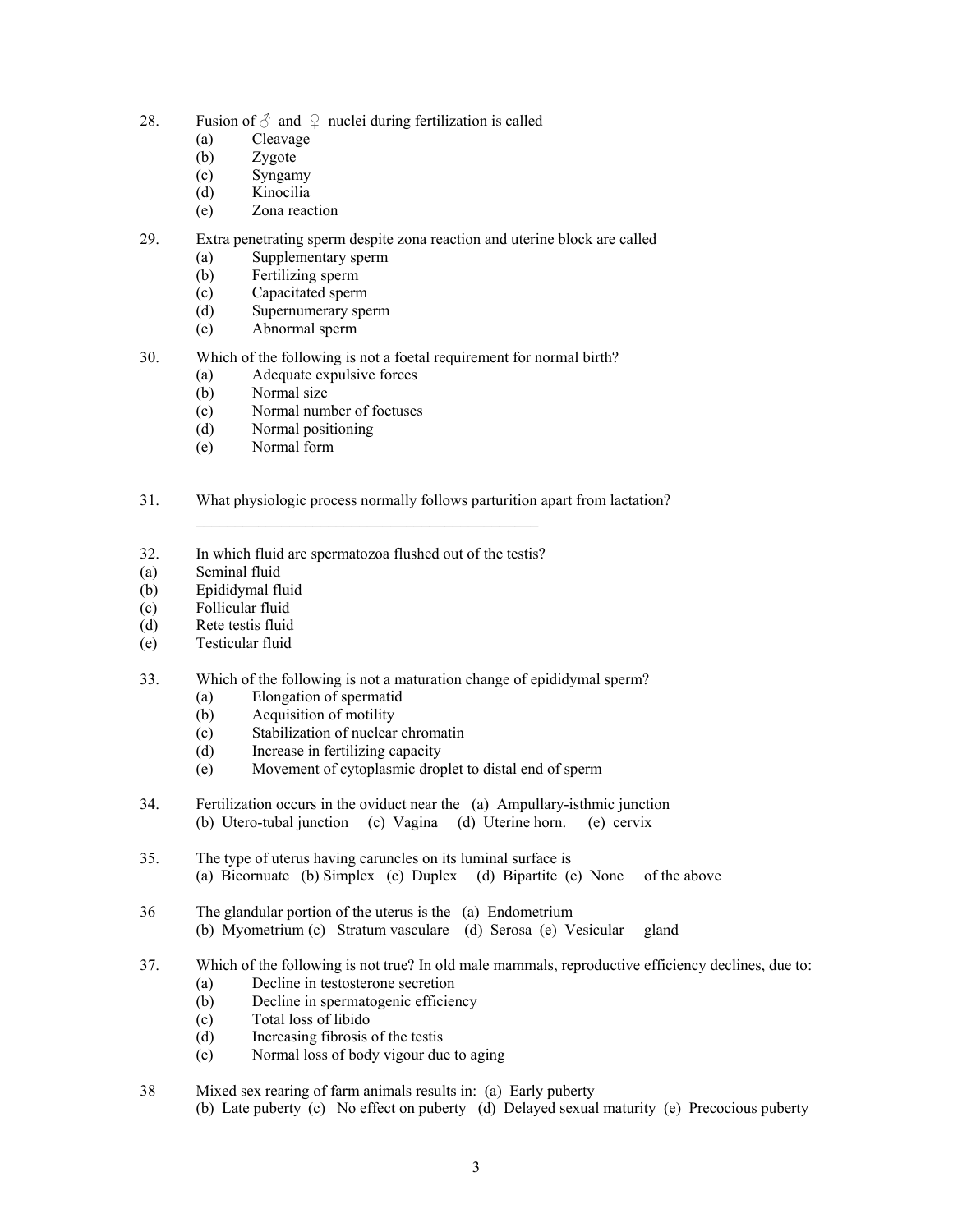39-43. List 5 functions of the mammalian uterus: 39.\_\_\_\_\_\_\_\_\_\_\_\_\_\_\_\_\_\_\_\_\_\_\_\_\_\_\_\_\_\_\_\_\_\_\_\_\_\_\_\_\_\_\_\_\_\_\_\_\_\_\_\_\_ 40.\_\_\_\_\_\_\_\_\_\_\_\_\_\_\_\_\_\_\_\_\_\_\_\_\_\_\_\_\_\_\_\_\_\_\_\_\_\_\_\_\_\_\_\_\_\_\_\_\_\_\_\_\_ 41. 42.  $43.$ 

44-53. List the 5 main classes of steroid hormones and their major sites of synthesis:

| Class of steroid hormone Major site of synthesis |                                                                     |
|--------------------------------------------------|---------------------------------------------------------------------|
| (44)                                             | (49)<br>the control of the control of the control of the control of |
| (45)                                             | (50)                                                                |
| (46)                                             | (51)                                                                |
| (47)                                             | (52)                                                                |
| 48                                               | 53                                                                  |

54 Which of the following is not associated with the female tubular genitalia? (a) Mesovarium (b) Mucosa (c) Muscularis (d) Serosa (e) None of the above

55. In which of these species does vaginal stimulation result in ovulation? (a) Rabbit (b) Sheep (c) Pig (d) Horse (e) None of the above

56. The site of secretion of follicle stimulating hormone (FSH) is the

- (a) Graafian follicle
- (b) Ovary
- (c) Vesicular gland
- (d) Adenohypophysis
- (e) Neurohypophysis

## 57. Which of the following statements is correct?

- (a) Ovulation comes before oestrus
- (b) The follicular phase in cattle is longer than the luteal phase
- (c) Sexual stimulation in the ewe increases variability in ovulation time
- (d) Dioestrus is the period of sexual rest
- (e) Oestrus cannot occur without ovulation

58 Sheep in higher latitudes undergo an anoestrus season principally due to

- (a) Declining day-length (b) Cold winter (c) Hot summer
- (d) Lack of feed (e) Increasing day-length

59. What is mating?  $\frac{1}{2}$  what is mating?

60. Briefly discuss the various phases involved in the process of parturition  $\mathcal{L}_\text{max}$  and the contract of the contract of the contract of the contract of the contract of the contract of the contract of the contract of the contract of the contract of the contract of the contract of the contrac

 $\mathcal{L}_\text{max}$  and the contract of the contract of the contract of the contract of the contract of the contract of

 $\mathcal{L}_\text{max}$  and the contract of the contract of the contract of the contract of the contract of the contract of

 $\mathcal{L}_\text{max} = \frac{1}{2} \sum_{i=1}^n \frac{1}{2} \sum_{i=1}^n \frac{1}{2} \sum_{i=1}^n \frac{1}{2} \sum_{i=1}^n \frac{1}{2} \sum_{i=1}^n \frac{1}{2} \sum_{i=1}^n \frac{1}{2} \sum_{i=1}^n \frac{1}{2} \sum_{i=1}^n \frac{1}{2} \sum_{i=1}^n \frac{1}{2} \sum_{i=1}^n \frac{1}{2} \sum_{i=1}^n \frac{1}{2} \sum_{i=1}^n \frac{1}{2} \sum_{i=1}^n$ 

\_\_\_\_\_\_\_\_\_\_\_\_\_\_\_\_\_\_\_\_\_\_\_\_\_\_\_\_\_\_\_\_\_\_\_\_\_\_\_\_\_\_\_\_\_\_\_\_\_\_\_\_\_\_\_\_

 $\mathcal{L}_\text{max}$  and the contract of the contract of the contract of the contract of the contract of the contract of

61. How does spermatocytogenesis differ from spermiogenesis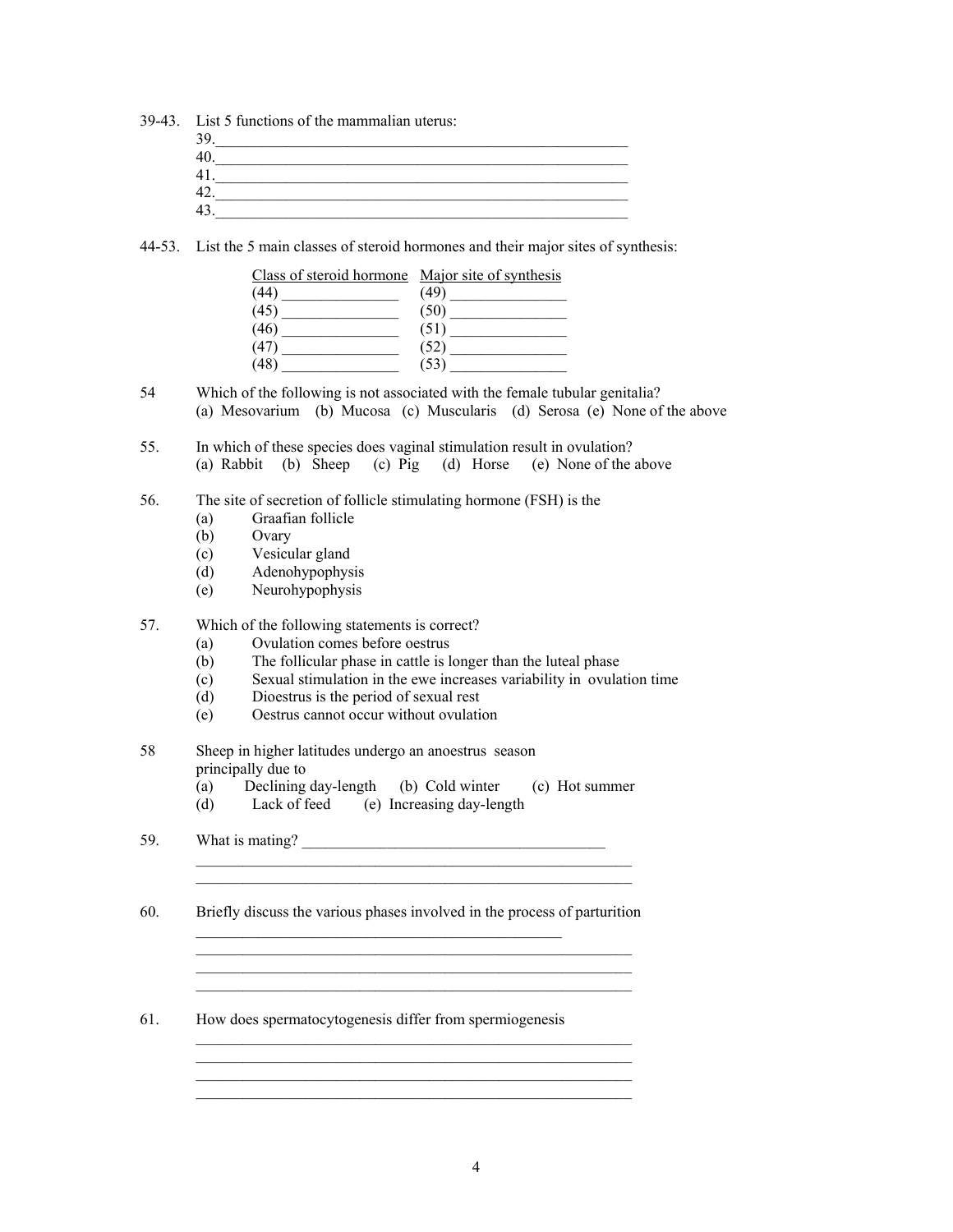- 62. Clearly state whether this statement is True or False. In oogenesis, ovulation precedes folliculogenesis.
- 63. The number of eggs (ova) produced at each oestrus in small ruminant animals is more than that produced in cattle. True or False?
- 64-67. List four factors that can be responsible for reproductive failure in farm animals.
- $(64)$  (65)\_\_\_\_\_\_\_\_\_\_\_\_\_\_\_\_\_\_\_\_\_\_\_\_\_\_\_\_\_\_\_\_\_\_\_\_\_\_\_\_\_\_\_\_\_\_\_\_\_\_\_\_\_  $(66)$  $(67)$
- (68) In birds, the heterogametic sex is
	- (a) Female, with two X sex chromosomes
	- (b) Male, with one X and one Y chromosomes
	- (c) Female with one X and one Y chromosomes
	- (d) Male with one Z and one W chromosomes
	- (e) Female with one Z and one W chromosomes
- (69) According to the genic balance theory, sex is determined by
	- (a) The balance between the X and Y chromosomes
	- (b) Temperature of incubation of eggs
	- (c) The balance between X and autosomal chromosomes
	- (d) The balance between genotype and environment
	- (e) The balance between super male and super female
- (70) In which of the following is sex reversal most common? (a) Crocodile (b) Grasshopper (c) Fish (d) Sheep (c) Moth
- (71) The main storage site for spermatozoa is in the (a) Epididymal tail (b) Testis (c) Vesicular glands (d) Epididymal head (e) Interstitial cells
- (72) The fastest growing reproductive organ of the ram during postnatal development is the (a ) Penis (b) Epididymis (c) Vesicular gland (d) Testis (e) Bulbourethral glands
- (73) Identify the secondary hormone of reproduction (a) ACTH (b) LH (c) Progesterone (d) FSH (e) Testosterone
- 74-77. Genetic progress per year,  $\Delta G_v$  in farm animals can be quantified by the equation:  $\Delta G_y = (h^2 \times SD)/GI$

Where  $h^2$  = heritability for the trait under selection

- $SD =$  selection differential
- $GI = generation interval$
- (74) Which of the parameters on the right side of the equation is neutral to reproductive efficiency? ………………………………
- (75) What is the best technique that can be used to substantially increase SD on the male side? ………………………………………
- (76) What is the best technique that can be used to substantially increase SD on the female side? ………………………………………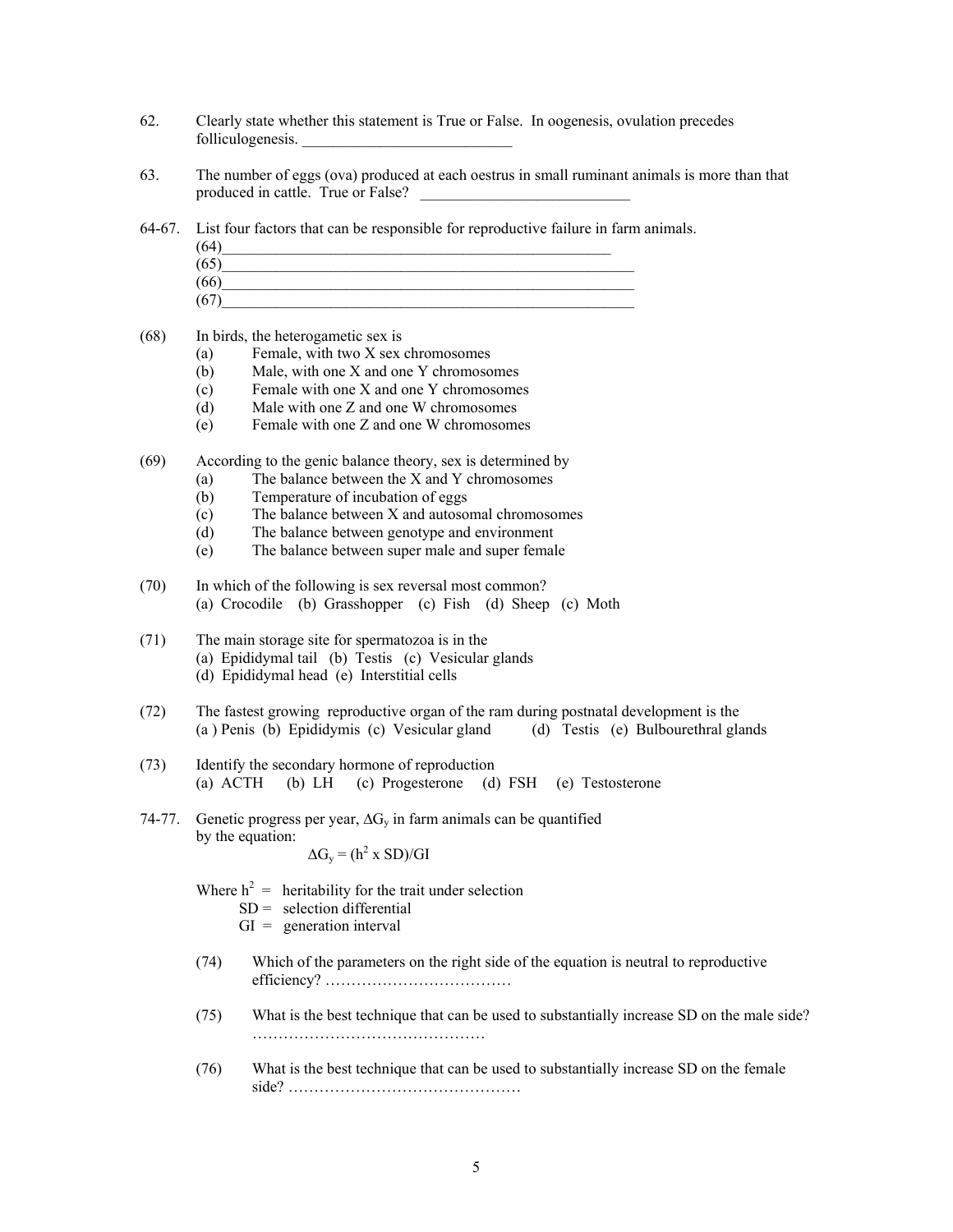(77) Define GI ……………………………………………………………… ………………………………………………………………………… ………………………………………………………………………… ……………………………………………

78. During oestrus detection in sheep, the eversion of the ram's upper lip after sniffing the female's vulva or urine is called …………………... reaction.

79-82. Label the parts in Fig. 1 below.



83-90. Label the parts in Fig. 2 below.